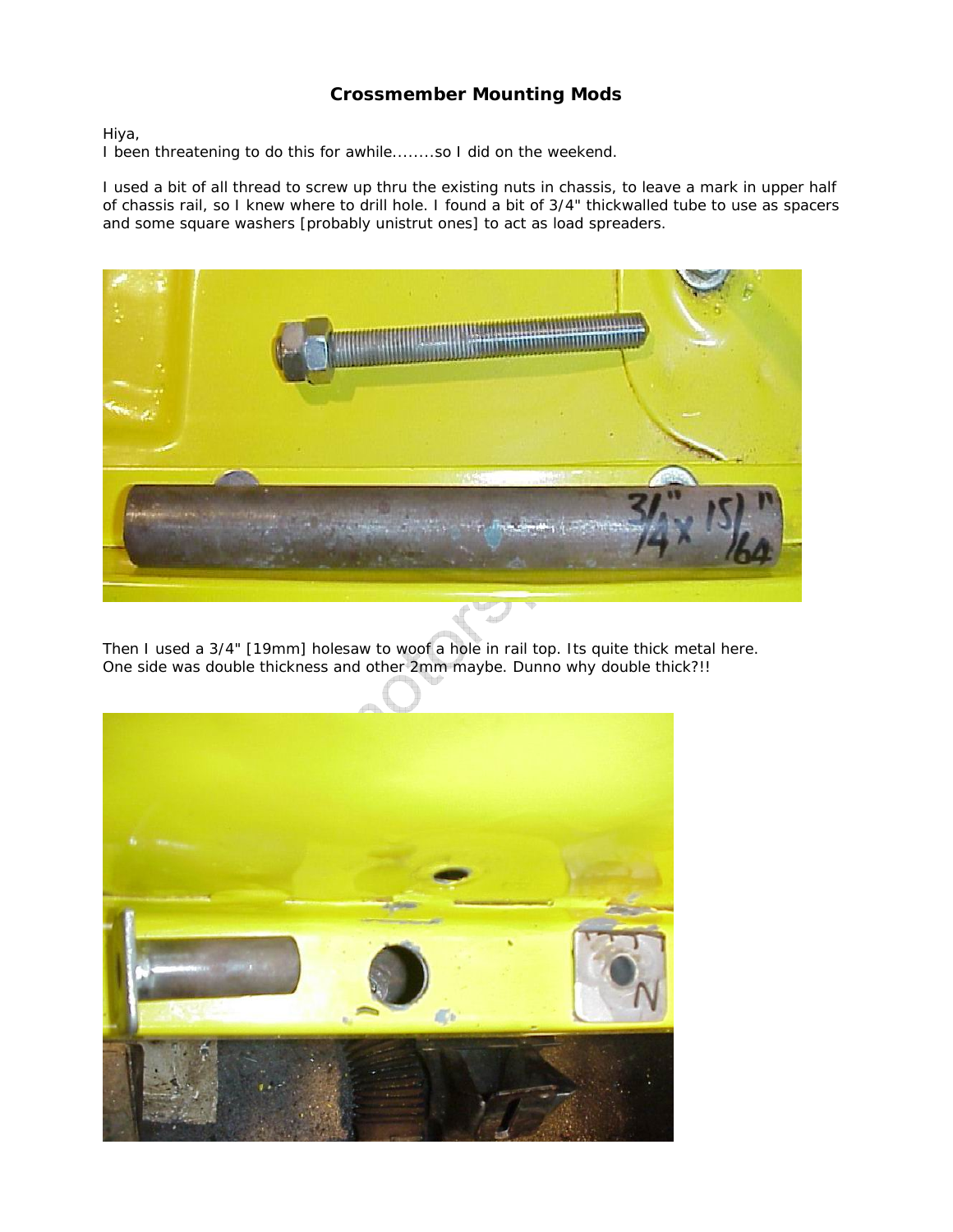

Then I welded washers to cut to length tube spacers [approx 51.5 mm long each]. Incidently there's plenty of ways to do this but I've sat tubes on top of nuts in chassis rails. I drilled nuts out to suit new bolts.

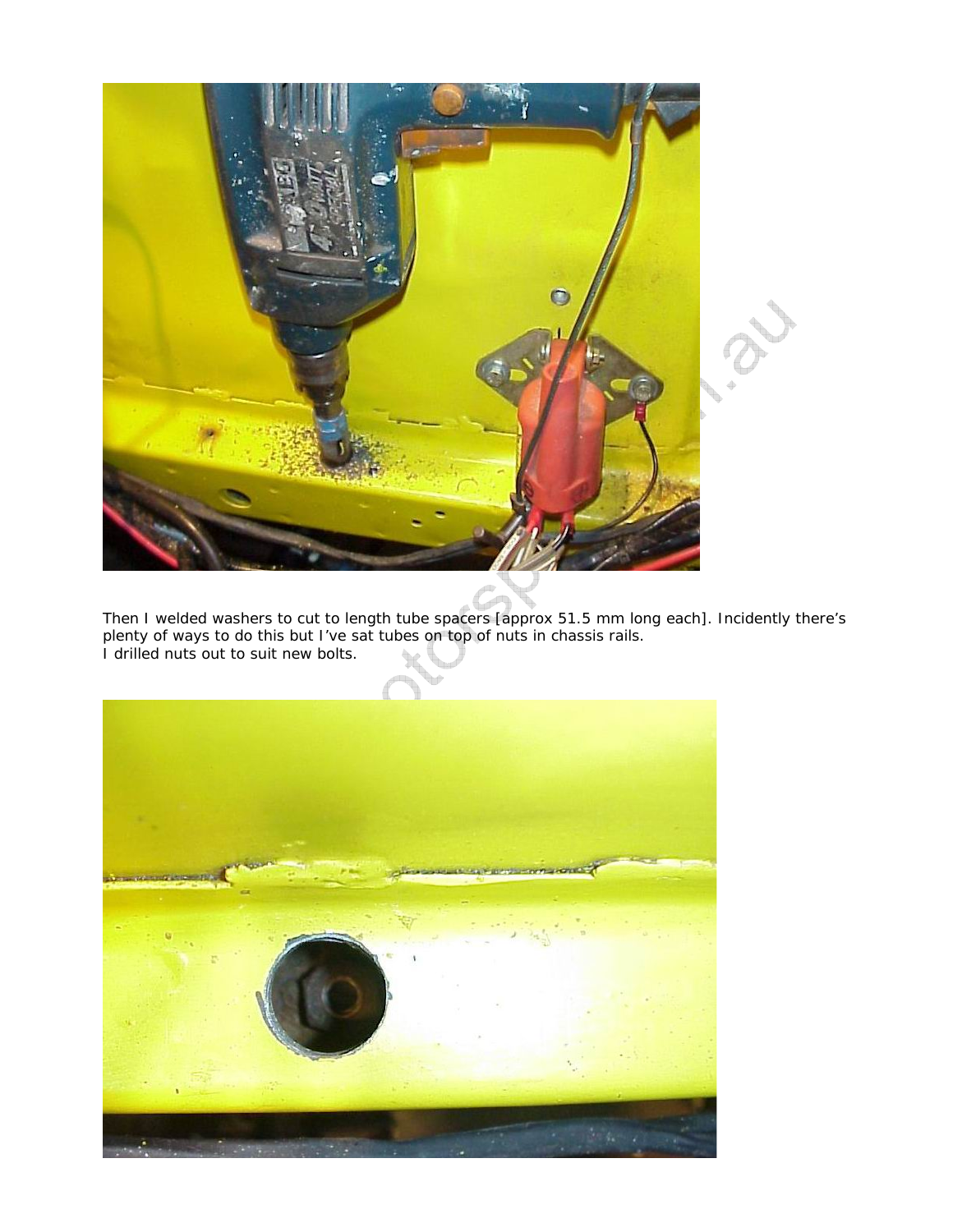They look to be about 19mm in diameter, hence tubing size.



Bit of touch up all done. I'm gonna' look at strenghtening X member at bolt mounts.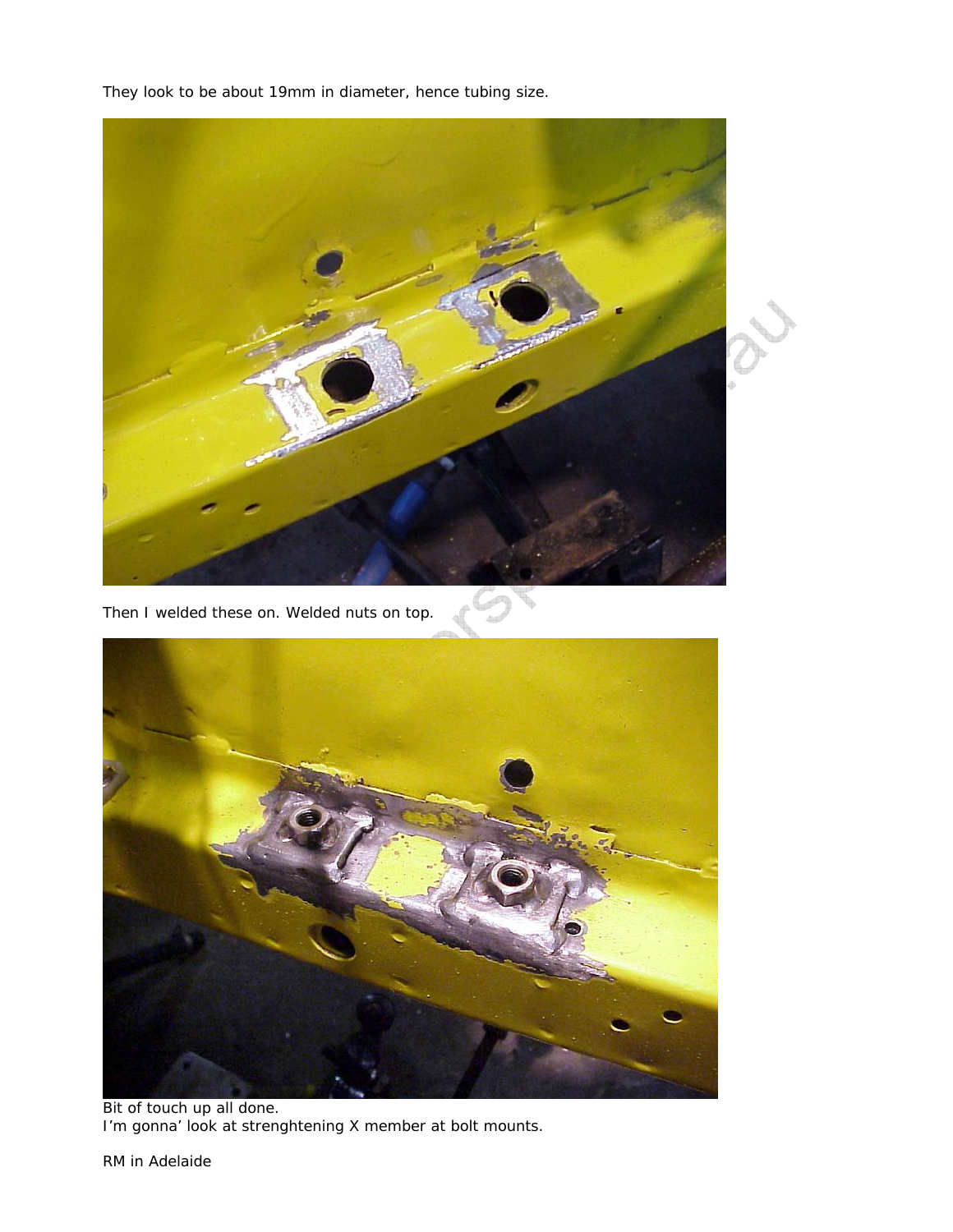Geez you're rough Roger,

I just turn up the tube with an 18 or 19mm OD and either a 10 or 12mm ID (depending which bolts fall to hand) and then weld them in top and bottom and then grind almost flat and have the socket head at the top with the nut and hardened washer underneath and it looks like it should be there instead of looking like you tried to fix a stuffed up rail

Danny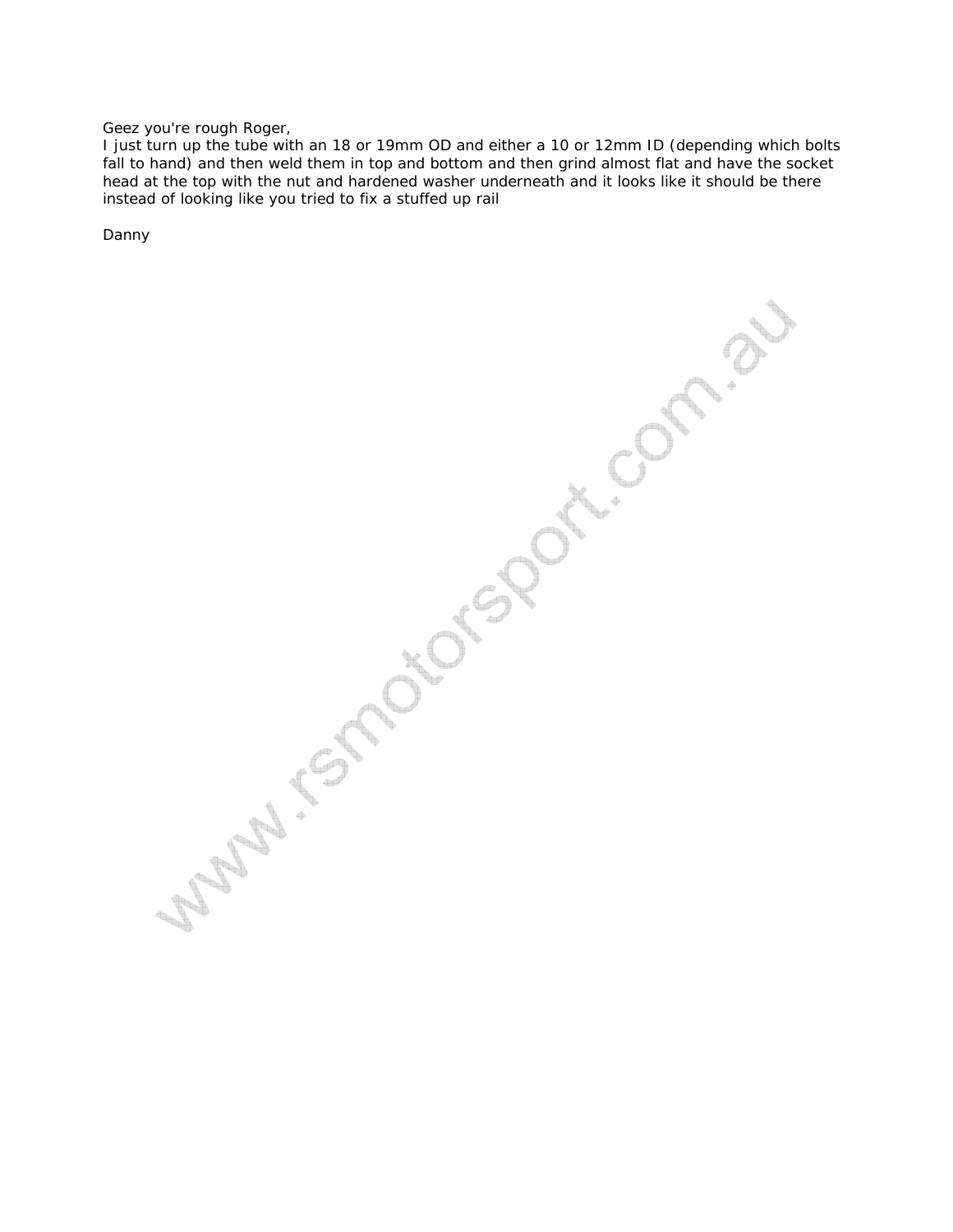

As I said, there are a number of ways of doing it. The square plate [washer] spreads the load. This needs to go to rail sides, hence the width.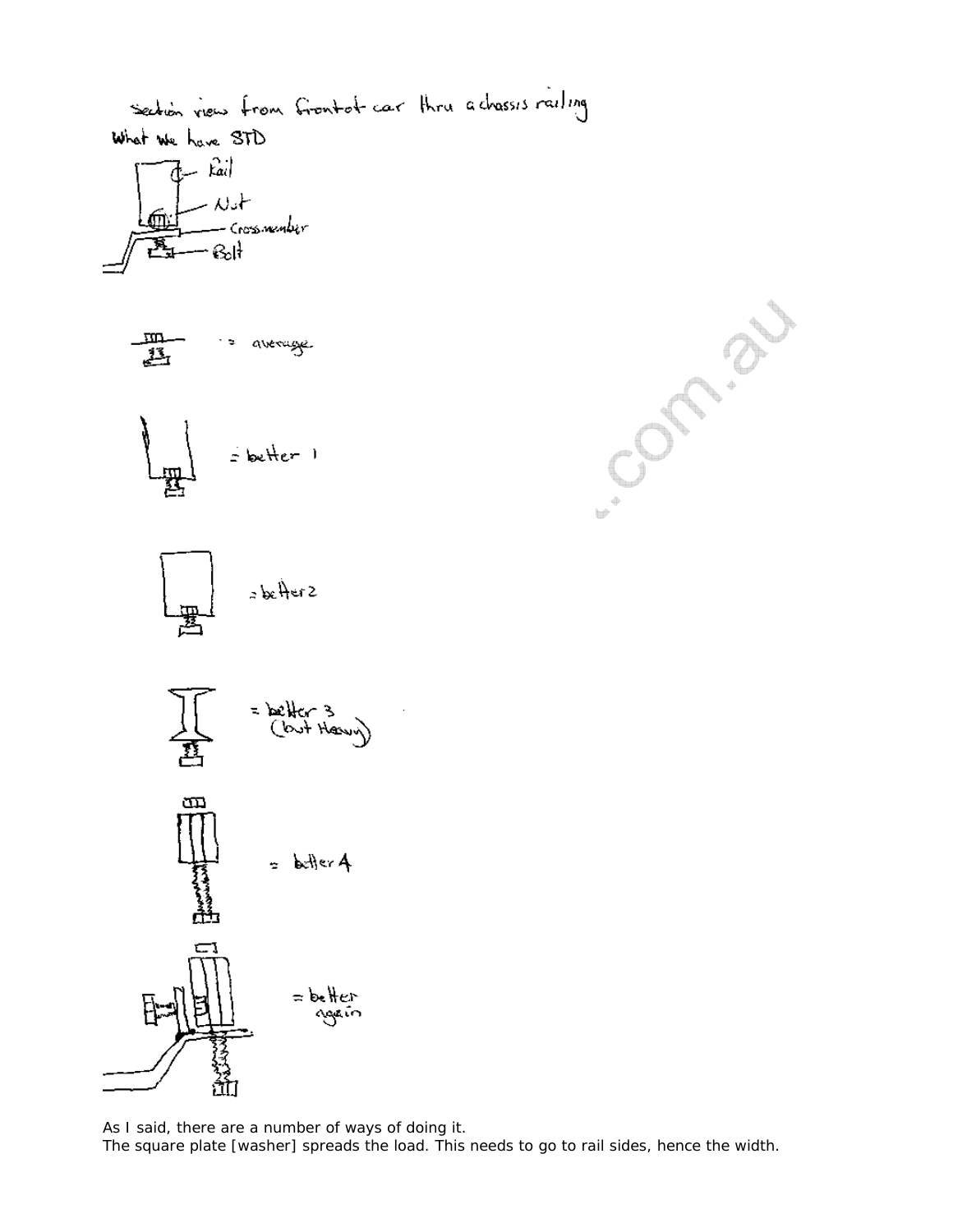## As for Dannys way??????

I recon its sh!t, this way as bolt head diameter force is inside tube, slightly in shear. This is a Gartrec kit.



I only have the tube in 2 bits which is not as good, but hey.......\*\*\*

This is ordinary.